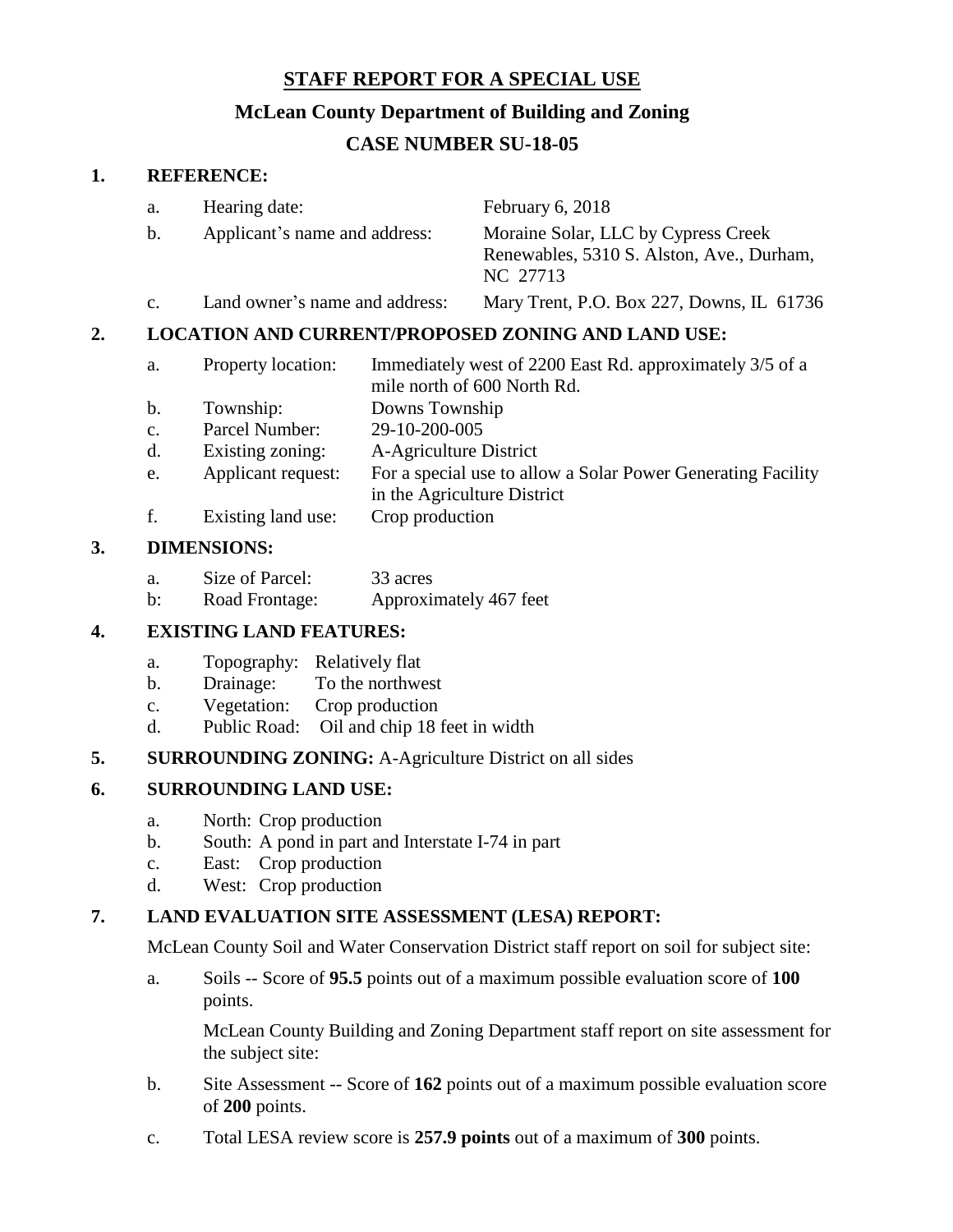### **EVALUATION RESULT:**

The LESA Report indicates that a total score of **230 points and above** means that the property is of **high** value for agricultural land protection.

- **8. STAFF ANALYSIS:** The analysis of the seven standards listed in Article VIII Section 350-56 of the McLean County Code (Standards for Special Use Permits) as they apply to this zoning request is as follows:
	- a. **The proposed special use will not be detrimental to or endanger the health, safety, morals, comfort, or welfare of the public**. This standard can be met. The applicant proposes to establish a 2-megawatt solar power generating facility on this property, which will meet all of the County setback requirements and use standards for a solar power generating facility, provided the front setback is at least 80 feet from the centerline of the township road.

The application indicates that this facility will contain rows of Photovoltaic (PV) cell panels mounted on posts set in the ground. These rows of panels are referred to as "solar arrays". Cypress Creek Renewables will mount the solar arrays in one of two ways: on a fixed tilt or on a tracking system, which allows them to follow the sun throughout the day. After site specifics and design components are more fully developed for this solar farm, Cypress Creek will determine which system is more appropriate for this site. The solar arrays will be designed with an anti-reflective coating.

The basic components of a solar energy facility include: PV panels, inverters, combiner boxes, transformers, wires and conductor cables, structural racking system for PV modules, and perimeter fencing. Solar electricity production includes the following five components:

- 1) *Electrical Power Generation*. Sunlight strikes the PV panel cells, which convert photons of light into electrons, producing low-voltage, Direct Current (DC) electricity.
- 2) *Combination Box*. The low-voltage, DC electricity is fed through cables from each PV panel to a combiner box.
- 3) *Inverter*. The low-voltage, DC electricity is fed through cables from the combiner box to an inverter, where it is converted to low-voltage, Alternating Current (AC) electricity.
- 4) *Transformer*. The transformer steps up the low-voltage, AC electricity to the appropriate voltage so that it can be fed into the electrical transmission system.
- 5) *Utility Transmission*. Electricity is sent through the electrical transmission lines to utility distribution systems for delivery to ratepayers.

The applicant indicates that the solar arrays will be a maximum 12 feet in height but on average will be  $8 - 9$  feet in height.

The applicant submitted a communication from the Illinois Department of Natural Resources which states that the Illinois Natural Heritage Database contains no record of State-listed threatened or endangered species, Illinois Natural Area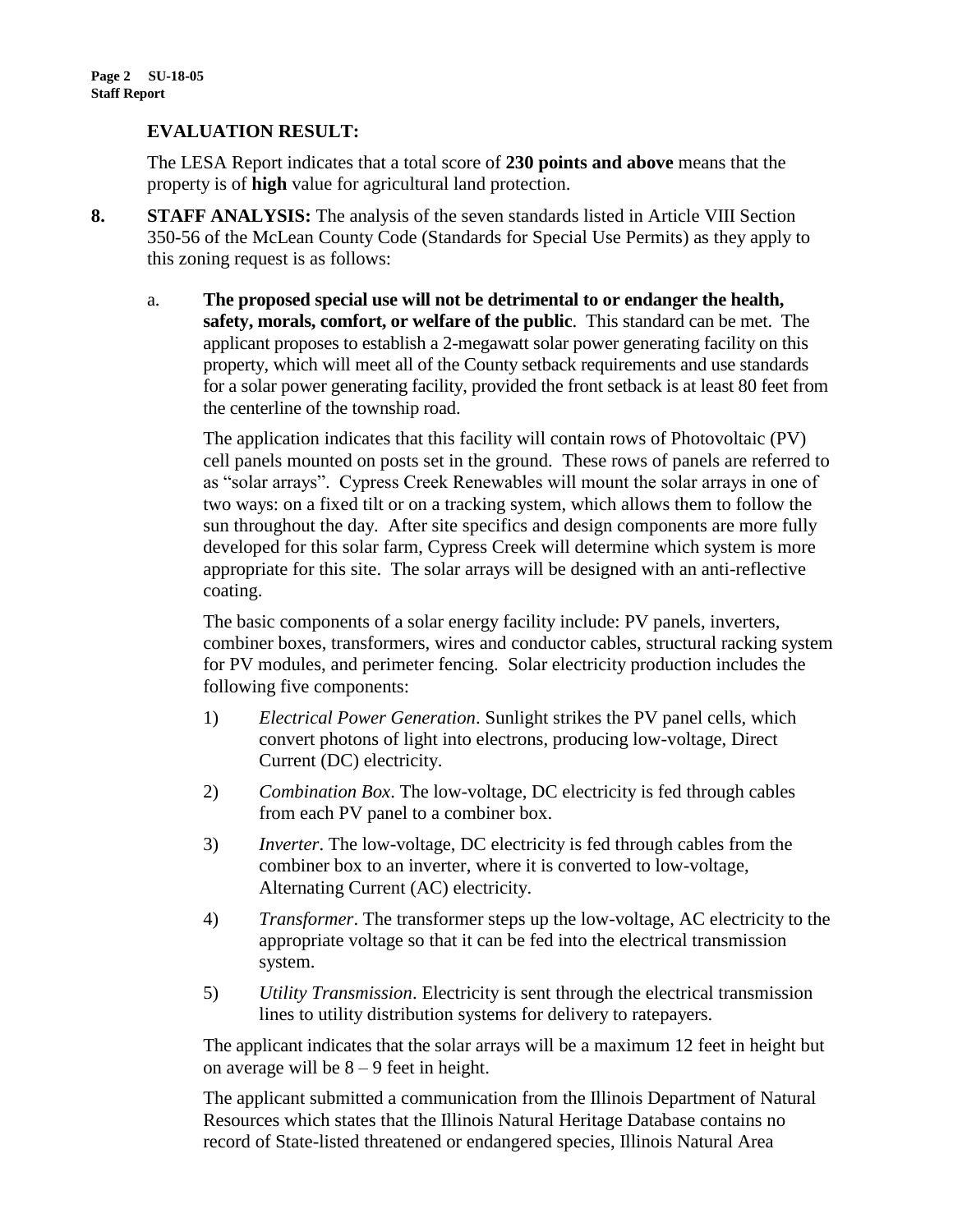Inventory sites, dedicated Illinois Nature Preserves, or registered Land and Water Reserves in the vicinity of the project, and that the consultation is terminated.

There has been no communication submitted from the Illinois Historical Preservation Agency (IHPA).

- b. **The proposed special use will not be injurious to the use and enjoyment of other property in the immediate vicinity for purposes already permitted or substantially diminish property values in the immediate area.** This standard is met. Nearby property that is currently in crop production will continue to be desirable for such use. A pond and recreation area is located immediately south of the subject property along Interstate I-74 that was originally built as a borrow pit for the construction of Interstate I-74 in the 1970s. This recreation area will not likely be negatively impacted by the proposed solar farm.
- c. **The proposed special use will not impede the orderly development of the surrounding property for uses permitted in the district.** This standard is met. Nearby property that is currently in crop production will continue to be desirable for such use. A pond and recreation area is located immediately south of the subject property along Interstate I-74 that was originally built as a borrow pit for the construction of Interstate I-74 in the 1970s. This recreation area will not likely be negatively impacted by the proposed solar farm.
- d. **Adequate utilities, access roads, drainage and/or other necessary facilities have been or will be provided.** This standard is met. The property has approximately 467 feet of frontage on the west side of 2200 East Road. The Downs Fire Protection District will provide fire protection for the subject property. Predevelopment drainage patterns will be retained as much as possible. The applicant will provide certified plans for storm water detention/retention before a permit is issued for the proposed solar power generating facility. The applicant will need to have all field tile damaged in the construction process repaired by a competent contractor, with experience in such repair, during the life of the solar farm.
- e. **Adequate measures have been or will be taken to provide ingress and egress so designed as to minimize traffic congestion in the public streets.** This standard is met. It appears that safe site distance can be provided at the proposed entrance. The applicant will need to obtain an entrance permit from the Downs Township Road Commissioner.
- f. **The establishment, maintenance and operation of the special use will be in conformance with the intent of the district in which the special use is proposed to be located.** This standard is met. The preamble states "Provide for the location and govern the establishment and operation of land uses which are compatible with agriculture and are such a nature that their location away from residential, commercial and industrial areas is most desirable".
- g. **The proposed special use, in all other respects, conforms to the applicable regulations of the district in which it is located.** This standard is met. According to the Zoning Ordinance, "The Land Evaluation and Site Assessment (LESA) System has been designed to provide a rational process for assisting local officials in making